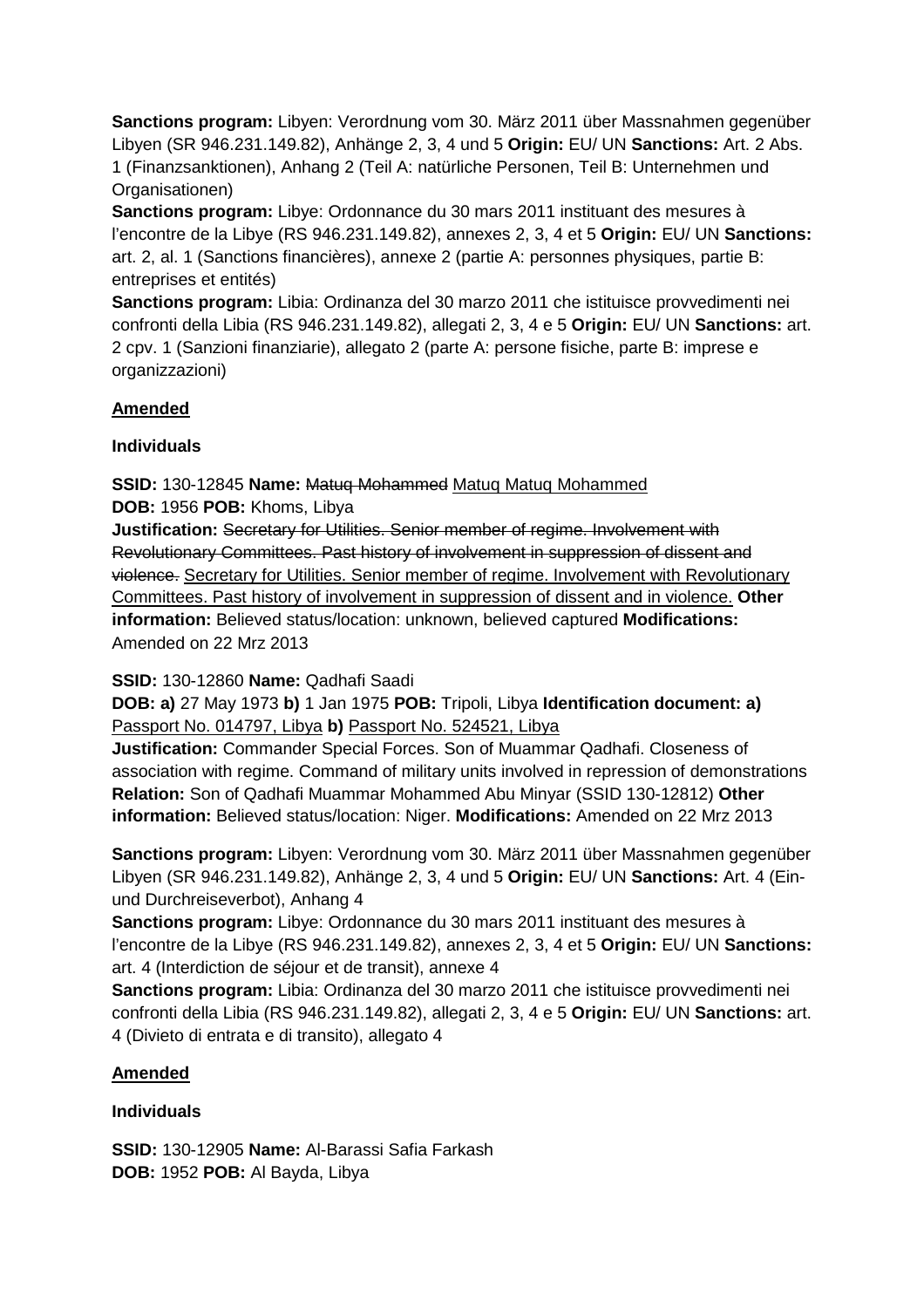**Justification:** Wife of Muammar Qadafi. Closeness of association with regime. Married to Muammar Qadhafi since 1970. Significant personal wealth, which could be used for regime purposes. Her sister Fatima Farkash is married to Abdallah Sanussi, head of Libyan military intelligence. **Relation:** Wife of Qadhafi Muammar Mohammed Abu Minyar (SSID 130-12812) **Other information:** Believed status/location: Algeria. **Modifications:** Amended on 22 Mrz 2013

**SSID:** 130-12911 **Name:** Zlitni Abdelhaziz

## **DOB:** 1935

**Justification:** Minister for Planning and Finance in Colonel Qadhafi's Government; involved in violence against demonstrators. Minister for Planning and Finance in Colonel Qadhafi's Government; involved in violence against demonstrators. Secretary of the General People's Committee for Finance and Planning. Zltini is currently acting as temporary head of the Central Bank of Libya. He was previously National Oil Corporation Chairman. Our information suggests that he is engaged in trying to raise funds for to replenish Central Bank reserves spent on sustaining the current mil campaign. **Modifications:** Amended on 22 Mrz 2013

**SSID:** 130-12943 **Name:** Matuq Mohammed Matuq Matuq Mohammed **DOB:** 1956 **POB:** Khoms, Libya

**Justification:** Secretary for Utilities. Senior member of regime. Involvement with Revolutionary Committees. Past history of involvement in suppression of dissent and violence. Secretary for Utilities. Senior member of regime. Involvement with Revolutionary Committees. Past history of involvement in suppression of dissent and in violence. **Other information:** Believed status/location: unknown, believed captured **Modifications:**  Amended on 22 Mrz 2013

**SSID:** 130-12979 **Name:** Qadhafi Mohammed Muammar

**DOB:** 1970 **POB:** Tripoli Tripoli, Libya

**Justification:** Son of Muammar Qadhafi. Closeness of association with regime **Relation:** Son of Qadhafi Muammar Mohammed Abu Minyar (SSID 130-12812) **Other information:** Believed status/location: Algeria. **Modifications:** Amended on 22 Mrz 2013

**SSID:** 130-13037 **Name:** Al Kuni Amid Husain

**Title:** Colonel **Address:** Liberia

**Justification:** Governor of Ghat (South Libya). Directly involved in recruiting mercenaries. **Other information:** Believed status/location: South Libya **Modifications:** Amended on 22 Mrz 2013

**Sanctions program:** Libyen: Verordnung vom 30. März 2011 über Massnahmen gegenüber Libyen (SR 946.231.149.82), Anhänge 2, 3, 4 und 5 **Origin:** EU/ UN **Sanctions:** Art. 2 Abs. 1 (Finanzsanktionen), Anhang 3 (Teil A: natürliche Personen, Teil B: Unternehmen und Organisationen)

**Sanctions program:** Libye: Ordonnance du 30 mars 2011 instituant des mesures à l'encontre de la Libye (RS 946.231.149.82), annexes 2, 3, 4 et 5 **Origin:** EU/ UN **Sanctions:** art. 2, al. 1 (Sanctions financières), annexe 3 (partie A: personnes physiques, partie B: entreprises et entités)

**Sanctions program:** Libia: Ordinanza del 30 marzo 2011 che istituisce provvedimenti nei confronti della Libia (RS 946.231.149.82), allegati 2, 3, 4 e 5 **Origin:** EU/ UN **Sanctions:** art.